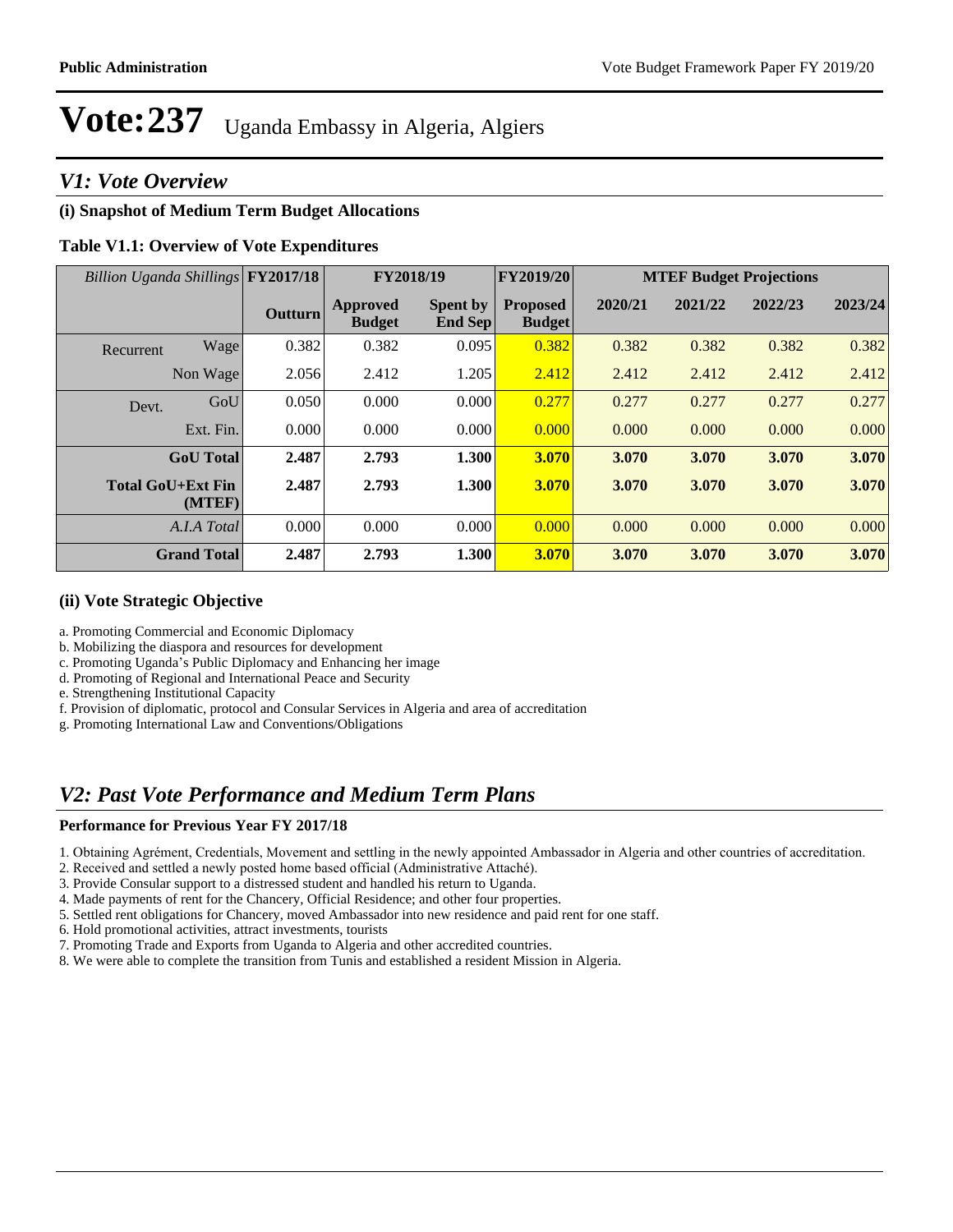#### **Performance as of BFP FY 2018/19 (Performance as of BFP)**

1. Drafted and commenced negotiations with Algeria co-operation frameworks on Bilateral Consultations on Issues of Common Interest.

2. Reviewed and renegotiated the renewal of the concluded cooperation frameworks with Algeria namely:

a. MoU on Cooperation in the Petroleum Sector signed on 4th May 2011 in Algiers and expired in 2013,

b. The Agreement establishing the Joint Commission of Cooperation signed on 9th November 1986.

3. Supported the engagement between the Minister of Security as a special envoy of the President of the Republic of Uganda Government of Uganda and the Government of the Saharawi Arab Democratic Republic through active participation in the latter's Liberation Anniversary in September 2018 in Polisalio.

4. Received a delegation led by the Minister of Security of Uganda and facilitated the engagement between the Government of Uganda and the Government of Algeria on security cooperation in September 2018 in Algiers.

5. Facilitated the participation of the Team Uganda in the All African Games held in Algiers in September 2018

6. Processed visas for tourists intending to visit Uganda.

7. Provided consular services to 134 Ugandans in Algeria mainly students.

8. Secured 120 paid scholarships from Algerian Government to Ugandan students for the academic year 2018/2019.

9. Drafted the Agreement with Algeria on waiver of visa requirements for citizens of both parties holding diplomatic and official passports.

10. Promoted trade with the Maghreb Countries and registered a net trade surplus in favor of Uganda with Uganda's exports value (mainly tea and coffee) in Q1 of approximately:

a. To Algeria \$2,274,000

b. To Morocco \$5,514,000

c. To Tunisia \$5,049,750

11. Prepared the Mission's revised strategic plan for the remaining period 2011/2018-2019//2020

12. Facilitated the Head of Mission's presentation of letters of credence to Mauritania and Tunisia thereby strengthening diplomatic, political and economic cooperation with the two countries.

13. Drafted and negotiated draft Agreements with Algeria on:

a. Bilateral trade

b. Chambers of Commerce and Industry

c. Vocational and Technical Training

## **FY 2019/20 Planned Outputs**

1. Identify and acquire two plots of land for Chancery and Official Residence

2. Memorandum of Understanding (MOU) signed

- 3. Trade Agreements Signed
- 4. Procurement of furniture and fittings for the Chancery
- 5. Revised Mission Charter
- 6. Presentation of Credentials to other Accredited Countries (Sahrawi Arab Democratic Republic and Morocco)
- 7. Consular support services provided
- 8. Protocol services provided
- 9. Return of professionals to Uganda
- 10. Market study
- 11. Uganda Export Promotions
- 12. Showcase Uganda products on public Functions and Exhibitions

13. Wider publicity of Scholarships, professional training and attachments conducted in Algeria. Much emphasis and interest will be put on Female students, also considering people with disabilities

14. Recruit more staff; Research Assistants, Translators, Marketing and Commercial officers for the Mission

15. Benchmark activities and innovations

16. Translate promotional material into Arabic and French languages and dissemination of materials that promote Uganda as a Tourist destination as well as East Africa as a common destination

17. Lobby Algeria on establishing Air travel connections with Uganda.

18. Lobby Algeria and accredited countries' understanding and support for Uganda's Political, Economic, Social and Cultural positions in Regional, Continental and International Processes and Negotiations.

19. Benchmark Security operations and details Development and launch the Mission website

## **Medium Term Plans**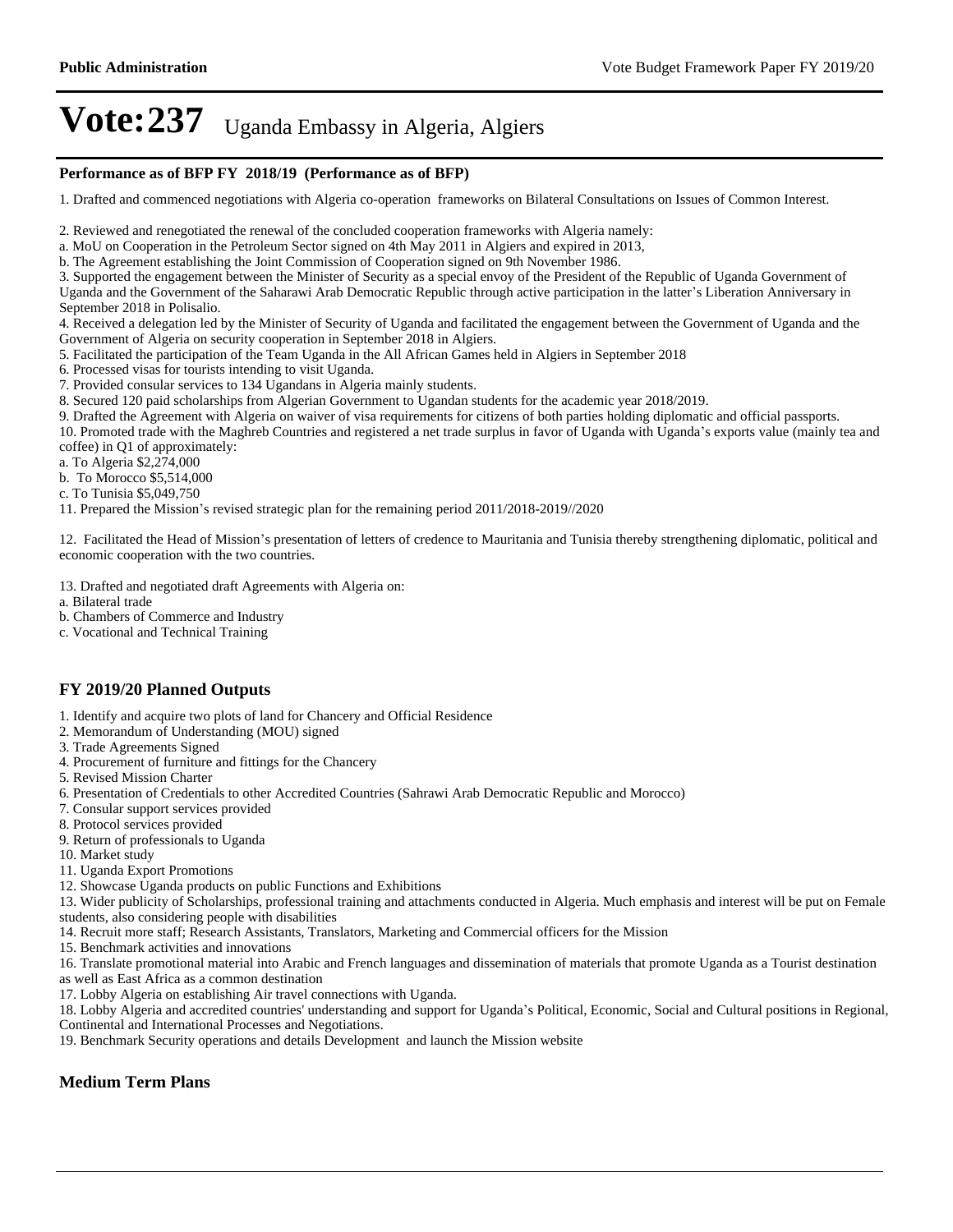- 5. Production of branded materials for the Embassy
- 6. Engage Algeria and countries of accreditation to offer scholarships and training in specialized fields necessary for National Development
- 7. Identify and acquire two plots of land for Chancery and Official Residence
- 8. Procurement of furniture and fittings for the Chancery

9. Recruit more staff; Research Assistant, Arabic Translator, Graduate Bilingual Political Assistant and Graduate Bilingual Commercial Assistant for the Mission

#### **Efficiency of Vote Budget Allocations**

Acting as notary and civil registrar and in capacities of a similar kind, and performing certain functions of an administrative nature, provided that there is nothing contrary thereto in the laws and regulations of the receiving State;

Safeguarding the interests of Uganda nationals, both individuals and bodies corporate, of the Ugandans in cases of succession mortis causa in the territory of the receiving State, in accordance with the laws and regulations of the receiving State;

#### **Vote Investment Plans**

- 1. Identify and acquire two plots of land for Chancery and Official Residence
- 2. Procurement of furniture and fittings for the Chancery
- 3. Development and launch the Mission website
- 4. Acquiring a new Representation Car
- 5. Procure and installation of CCTV cameras (Chancery and official Residence)
- 6. Procurement of equipment, promotional materials for Tourism e.g. display screen and projectors
- 7. Production of branded materials for the Embassy

8. Engage Algeria and countries of accreditation to offer scholarships and training in specialized fields necessary for National Development

#### **Major Expenditure Allocations in the Vote for FY 2019/20**

- 1. Promotion of Economic and Commercial Diplomacy.
- 2. Promotion of Regional Integration (At Markets level).
- 3. Mobilization of resources and empowerment of Uganda Nationals for Development.
- 4. Promotion of Uganda's Public Diplomacy and Enhancement of National Image.
- 5. Promotion of Regional and International Peace and Security.
- 6. Strengthening Institutional Capacity.

#### **V3: PROGRAMME OUTCOMES, OUTCOME INDICATORS AND PROPOSED BUDGET ALLOCATION**

#### **Table V3.1: Programme Outcome and Outcome Indicators**

| <b>Programme:</b>            | <b>52 Overseas Mission Services</b>                                                                                                                                                                                                                                                                                                                                                                                                                                                  |
|------------------------------|--------------------------------------------------------------------------------------------------------------------------------------------------------------------------------------------------------------------------------------------------------------------------------------------------------------------------------------------------------------------------------------------------------------------------------------------------------------------------------------|
| <b>Programme Objective :</b> | 1. Promotion of Regional and International Peace and Security. 2. Promotion of Economic/Commercial<br>Diplomacy 3. Promotion of African Integration 4. Promotion of Uganda's Public Diplomacy and<br>Enhancement of her image 5. Mobilization of Resources and Empowerment of Uganda nationals for<br>development. 6. Strengthen the capacity of the Mission to deliver on its mandate 7. Provision of<br>Diplomatic, Protocol and Consular services and countries of accreditation. |
| <b>Responsible Officer:</b>  | Benon Kayemba, Accounting Officer                                                                                                                                                                                                                                                                                                                                                                                                                                                    |
| <b>Programme Outcome:</b>    | Enhanced national security development, the country's image abroad and well being of Ugandans                                                                                                                                                                                                                                                                                                                                                                                        |

<sup>1.</sup> Acquiring a new Representation Car

<sup>2.</sup> Construction of a Chancery and Official Residence

<sup>3.</sup> Procure and installation of CCTV cameras (Chancery and official Residence)

<sup>4.</sup> Procurement of equipment, promotional materials for Tourism e.g. display screen and projectors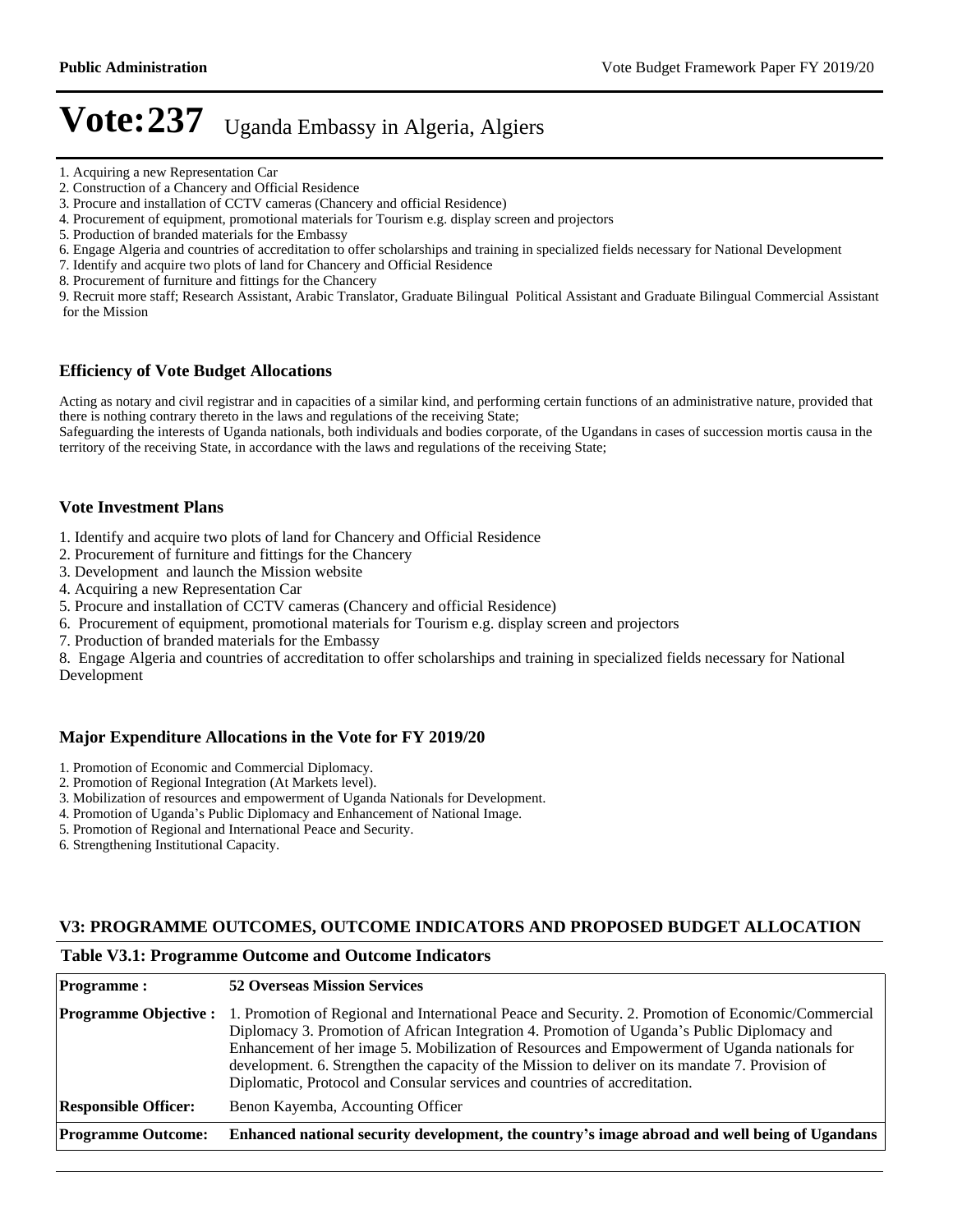| Sector Outcomes contributed to by the Programme Outcome                                                     |                            |                          |           |                 |                          |                          |                          |
|-------------------------------------------------------------------------------------------------------------|----------------------------|--------------------------|-----------|-----------------|--------------------------|--------------------------|--------------------------|
| 1. Improved regional and International Relations                                                            |                            |                          |           |                 |                          |                          |                          |
| 2. Strengthened Policy Management across Government                                                         |                            |                          |           |                 |                          |                          |                          |
|                                                                                                             | <b>Performance Targets</b> |                          |           |                 |                          |                          |                          |
| <b>Programme Performance Indicators (Output)</b>                                                            | 2017/18<br>Actual          | 2018/19<br><b>Target</b> | Base year | <b>Baseline</b> | 2019/20<br><b>Target</b> | 2020/21<br><b>Target</b> | 2021/22<br><b>Target</b> |
| $\overline{c}$<br>$\Omega$<br>$\bigcirc$<br>• Number of cooperation frameworks<br>negotiated, and concluded |                            |                          |           |                 |                          |                          |                          |
| Good<br>• Rating of Uganda's image abroad<br>Good<br>Good                                                   |                            |                          |           |                 | Good                     |                          |                          |

## **Table V3.2: Past Expenditure Outturns and Medium Term Projections by Programme**

| Billion Uganda shillings                     | 2017/18 | 2018/19                                   |        | 2019-20                          |         | <b>MTEF Budget Projections</b> |         |         |
|----------------------------------------------|---------|-------------------------------------------|--------|----------------------------------|---------|--------------------------------|---------|---------|
|                                              | Outturn | <b>Approved Spent By</b><br><b>Budget</b> | End O1 | <b>Proposed</b><br><b>Budget</b> | 2020-21 | 2021-22                        | 2022-23 | 2023-24 |
| Vote :237 Uganda Embassy in Algeria, Algiers |         |                                           |        |                                  |         |                                |         |         |
| <b>52 Overseas Mission Services</b>          | 2.482   | 2.793                                     | 1.294  | 3.070                            | 3.070   | 3.070                          | 3.070   | 3.070   |
| Total for the Vote                           | 2.482   | 2.793                                     | 1.294  | <b>3.070</b>                     | 3.070   | 3.070                          | 3.070   | 3.070   |

## **V4: SUBPROGRAMME PAST EXPENDITURE OUTTURNS AND PROPOSED BUDGET ALLOCATIONS**

## **Table V4.1: Past Expenditure Outturns and Medium Term Projections by SubProgramme**

| <b>Billion Uganda shillings</b>                | 2017/18        | FY 2018/19            |                             | 2019-20                          | <b>Medium Term Projections</b> |         |         |             |
|------------------------------------------------|----------------|-----------------------|-----------------------------|----------------------------------|--------------------------------|---------|---------|-------------|
|                                                | Outturn Budget | <b>Approved Spent</b> | <b>By</b><br><b>End Sep</b> | <b>Proposed</b><br><b>Budget</b> | 2020-21                        | 2021-22 | 2022-23 | $2023 - 24$ |
| <b>Programme: 52 Overseas Mission Services</b> |                |                       |                             |                                  |                                |         |         |             |
| 01 Headquarters Algiers                        | 2.432          | 2.793                 | 1.294                       | 2.793                            | 2.793                          | 2.793   | 2.793   | 2.793       |
| 0991 Strengthening of Mission in Algeria       | 0.050          | 0.000                 | 0.000                       | 0.277                            | 0.277                          | 0.277   | 0.277   | 0.277       |
| <b>Total For the Programme: 52</b>             | 2.482          | 2.793                 | 1.294                       | 3.070                            | 3.070                          | 3.070   | 3.070   | 3.070       |
| <b>Total for the Vote :237</b>                 | 2.482          | 2.793                 | 1.294                       | <b>3.070</b>                     | 3.070                          | 3.070   | 3.070   | 3.070       |

## **Table V4.2: Key Changes in Vote Resource Allocation**

| Major changes in resource allocation over and above the<br>previous financial year | Justification for proposed Changes in Expenditure and<br><b>Outputs</b> |  |  |  |  |
|------------------------------------------------------------------------------------|-------------------------------------------------------------------------|--|--|--|--|
| Vote :237 Uganda Embassy in Algeria, Algiers                                       |                                                                         |  |  |  |  |
| Programme: 52 Uganda Embassy in Algeria, Algiers                                   |                                                                         |  |  |  |  |
| <b>Output: 02 Consulars services</b>                                               |                                                                         |  |  |  |  |
| (0.284)<br>Change in Allocation (UShs Bn):                                         | We need to do more Promotional Trade Activities.                        |  |  |  |  |
| Output: 04 Promotion of trade, tourism, education, and investment                  |                                                                         |  |  |  |  |
| Change in Allocation (UShs Bn):<br>0.197                                           | We need to do more Promotional Trade Activities.                        |  |  |  |  |
| Output: 75 Purchase of Motor Vehicles and Other Transport Equipment                |                                                                         |  |  |  |  |